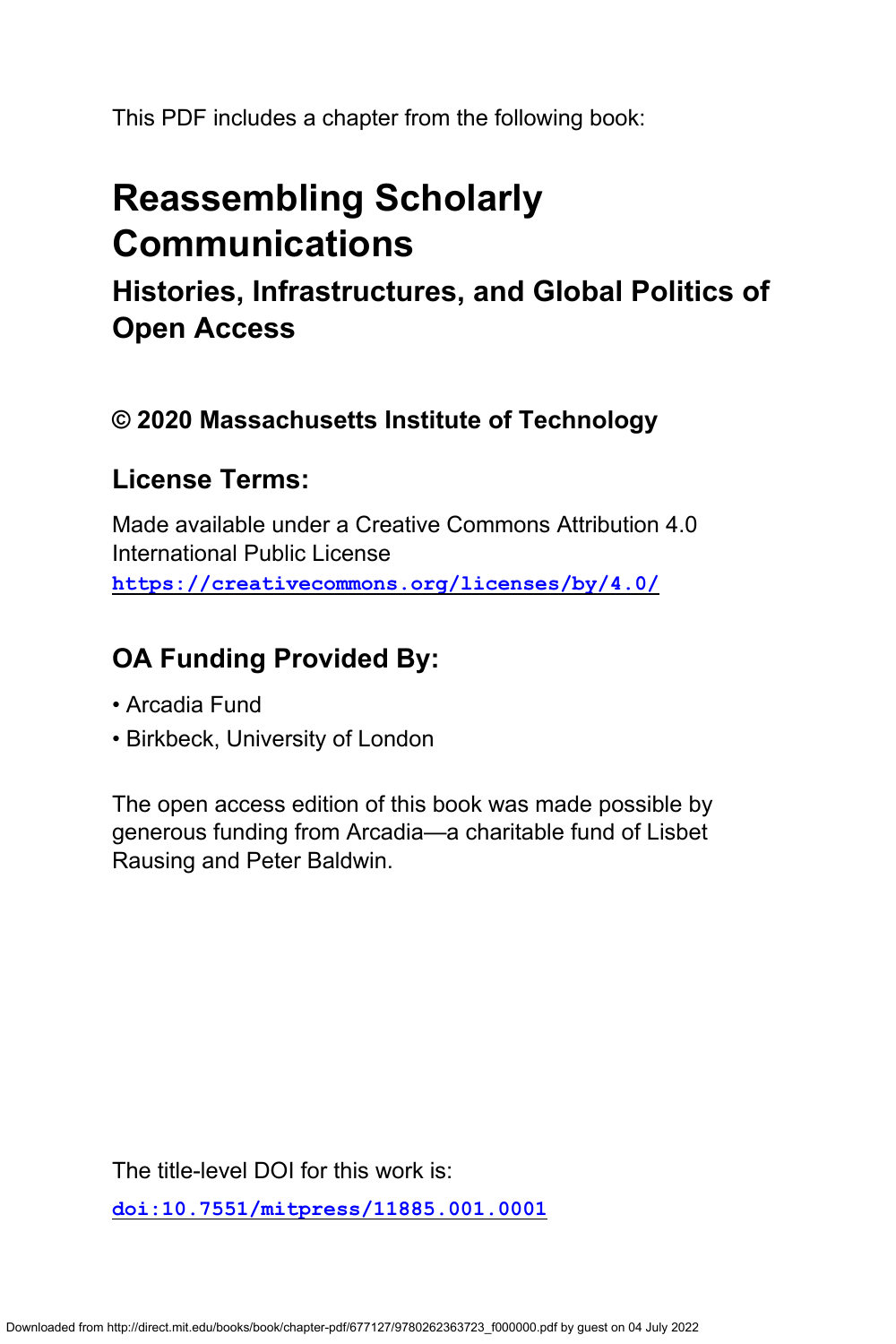#### **Grammatical and Terminological Notes**

In this book, we spell the phrasal noun and postpositive compound adjective "open access," the prepositive compound adjective "open-access," and the heterogeneous group of individuals devoted to the advancement of open access, the "Open Access Movement" (although the extent to which there is a "movement" as such is a question that deserves ongoing scrutiny and empirical elaboration).

Contributors have used a variety of terms throughout this book to refer to the commonalities between Latin America, the Caribbean, the African continent, and elsewhere in a seemingly homogeneous bloc. Some of our contributors have preferred the term "Global South," while others find this concept to be patronizing and simplistic and have used "developing nations" or "developing countries" instead.<sup>1</sup> These latter variants, though, also have a potentially patronizing quality in suggesting a unified path to "development" that follows Anglo-American-European cultures, and so are disliked by others. Other possibilities that were not used include "less economically developed countries," "low- and lower-middle-income countries," and "the majority world." Every single one of these terms has its own advantages and drawbacks. In this book, we chose to leave contributors free to select their own terms, particularly when authors culturally identified themselves with the regions they were describing. In our own editorial sections of the book, we have used the terms "Global South" and "Global North" to refer to a worldwide division in equity of wealth as a result of colonial legacies and ongoing prestige practices. We recognize that this editorial decision will appeal to some readers and meet with scorn from others. We apologize, in advance, to the latter group and hope that our sincere desire and advocacy for a more equal and just knowledge world can excuse our infelicities of language.

Contributor biographical statements, including titles, are presented as specified by authors rather than being subject to any stylistic unification.